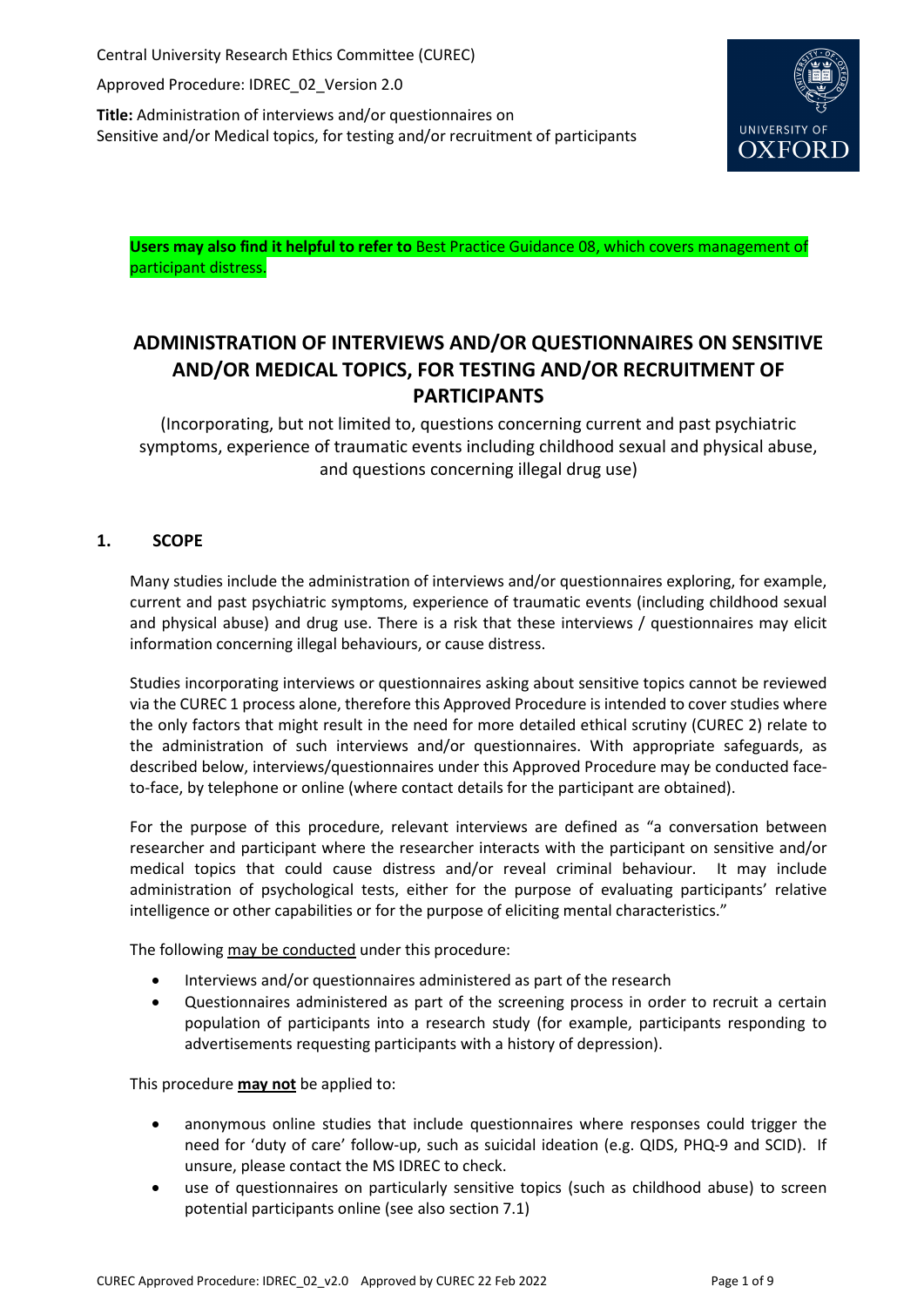- interviews conducted in a participant's home
- research that also involves deception
- research where participants are recruited through NHS services or as a consequence of their contact with NHS services
- research in which information is elicited from participants concerning their own participation in the abuse of children

Such studies would raise ethical issues beyond the scope of this Approved Procedure and require application for ethical review via the CUREC 2 process.

## **2. TRAINING OF RESEARCH STAFF**

Researchers need to be sensitive to Mental Health issues, and avoid working in situations that could leave them exposed to accusations of abuse. They must follow the guidance set out in the [University's](https://www.admin.ox.ac.uk/personnel/cops/safeguarding/) ['Safeguarding Code of Practice'](https://www.admin.ox.ac.uk/personnel/cops/safeguarding/), including completing the online training course ['Introduction to](https://hr.admin.ox.ac.uk/safeguarding-at-risk-adults-and-children#collapse1406556)  [Safeguarding'](https://hr.admin.ox.ac.uk/safeguarding-at-risk-adults-and-children#collapse1406556), as well as undertaking risk assessments of the proposed research. Any risk assessment should also include details of how research participants can report concerns about any member of the University with whom they will be interacting.

Researchers should also take responsibility for complying with safeguarding regulations and research practices which relate to the setting(s) (country, institution) of their research. As well as such compliance, researchers should consult guidance from the relevant professional associations.

*Interviews (performed face to face or remotely).* All staff administering sensitive interviews must be thoroughly trained in their use by an individual with an appropriate qualification (for example by a clinical psychologist or medical doctor). Interviewers should receive ongoing supervision by an experienced member of staff (either by someone with clinical training or, at the discretion of the PI, by non-clinical staff with significant experience in the use of interviews with the participant group under investigation). If possible, professional training in the use of specific structured clinical interviews, where used, should be provided. If this is not possible, then training should be conducted by experienced interviewers using (a) observation of (live or video) interviews by trainees, (b) role play and (c) observation of trainees conducting interviews including feedback. All staff should be aware of, and discuss appropriate responses to, situations in which participants reveal significant distress or suicidal ideation during an interview (see Best Practice Guidance 08) and should be familiar with the CUREC guidelines and this Approved Procedure. A processshould be put in place within each research team to deal with risk to participants and to record adverse events (e.g. cases of participant distress).

During conduct of the research, individuals administering face to face interviews should always have another experienced member of staff physically available (i.e. contactable and within the same building) who can be contacted in the event that a participant becomes distressed or appears to be at risk of serious harm. In the situation in which an undergraduate student is conducting an interview, an experienced member of the team must be present in the room for the first few interviews until they are confident that the student may conduct an interview alone. The experience member should still be physically available (i.e. contactable and within the same building), so that they can speak directly to the participant if necessary.

For research involving graduate students or other members of staff as interviewers, supervision arrangements should be decided on a case by case basis and will vary according to the population being investigated (i.e. the likelihood that the interview will induce distress or reveal information indicating risk) and the degree of experience of members of staff/graduate students conducting the interviews. It is the responsibility of the PI (or the supervisor in the case of graduate students) to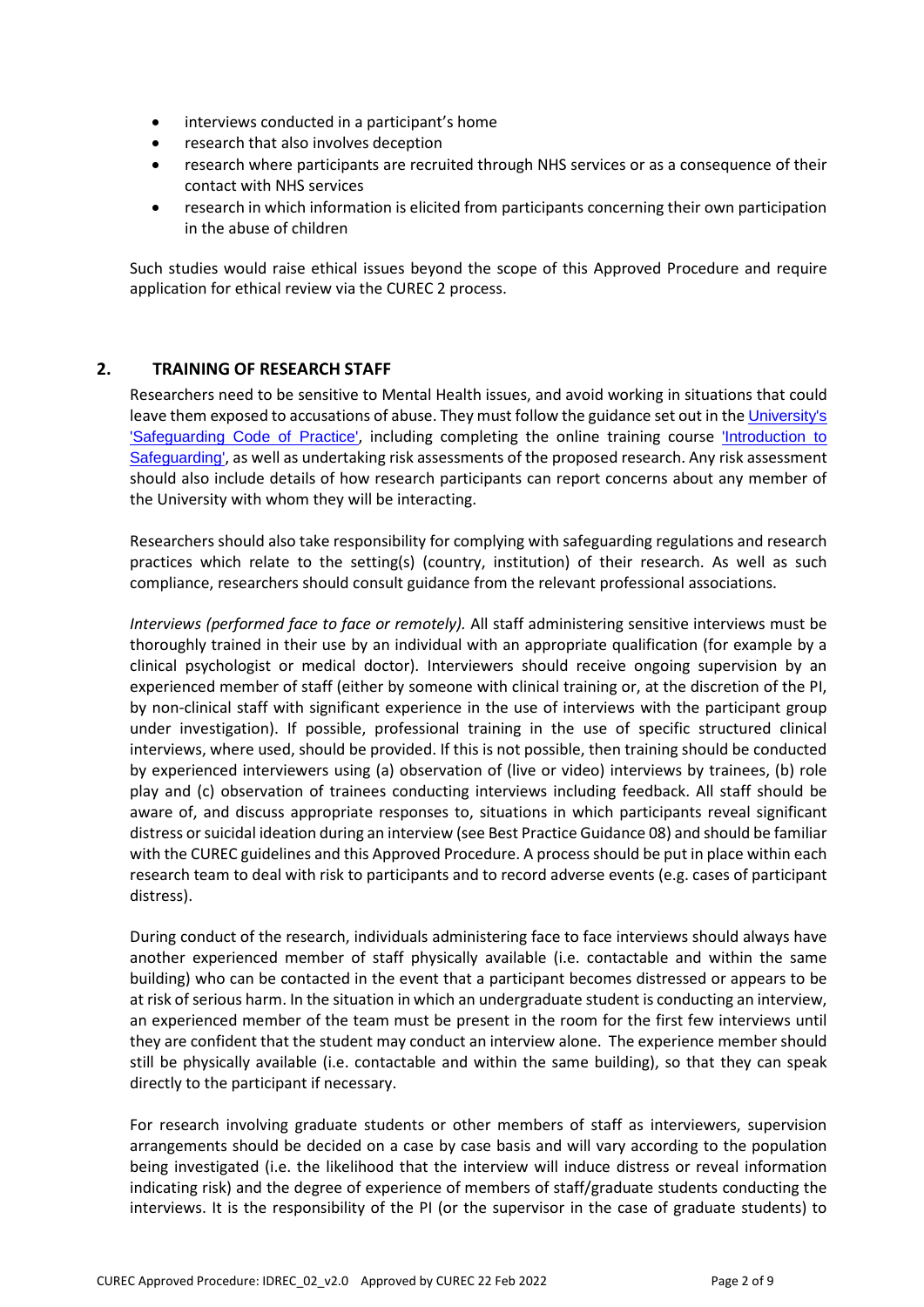ensure that adequate training and supervision is in place. It is good practice to produce a document containing the contact details of experienced members of staff and the circumstances in which they should be contacted, and for this to be readily available to interviewers at all times.

#### *Questionnaires completed in the presence of the researcher:*

Most questionnaires are designed to be completed by participants with limited input from the researcher. However, researchers should be familiar with all questionnaires being administered so that they can answer any questions participants might have. Researchers should remain vigilant to any signs of distress if the questionnaires are being completed during a physical visit or by telephone.

#### *Questionnaires completed remotely:*

These should include triggers, where appropriate, to alert the researcher when a participant has scored for risk or above clinical cut-offs.

It is also recommended that researchers assess survey/questionnaire responses to ensure data quality (such as looking for 'straightlining' - where the same number or box is selected in answer to every question).

## **3. METHODS FOR RECRUITING PARTICIPANTS**

### **3.1 Studies that will use interviews/questionnairesfor recruitment/screening of those who have expressed an interest**

If questionnaire screening (either online or paper based) is being used to select participants before recruitment into the research, participants should receive the full information sheet and be asked to provide consent for the screening process (e.g. filling in the questionnaire, the researchers analysing the questionnaire and potentially contacting the participant on the basis of the score) before completion of the questionnaire.

Questionnaires may be widely distributed using methods based on 'opt-in' (i.e. respondents actively choose to reply) and providing appropriate permission is received. In the case of student participants, this may include advertisement in-person (e.g. at the end of a lecture or talk, with prior permission of the organiser), or online; college pigeon holes (with prior permission of the College); via email lists (e.g. psychological or other societies, with prior permission of the organisation) or research databases (e.g. Department of Psychology's Research Participation Scheme, with prior permission of the Department). Other groups of participants may be recruited by similar methods of advertisement at appropriate occasions and locations. Where an initial direct approach is made in person, it must be stressed that there is no obligation to take part and that potential participants may take time to go away and consider participation.

Questionnaires should be accompanied by a brief paragraph explaining that respondents may, or may not, be approached again and invited to take part in further research and that all replies will be treated as confidential and held in accordance with the UK General Data Protection Regulation (UK GDPR), the Data Protection Act 2018, and research codes of conduct. Contact details of the participant must be provided before the screening questionnaire is accessed.

All questionnaires collected in this way will be treated as confidential and stored securely according to the UK General Data Protection Regulation (UK GDPR), the Data Protection Act 2018, and research codes of conduct (see 3). They will be pseudoanonymised by the research team atthe point of receipt, i.e. personal identification removed from the document and replaced by a code, which is linked to personal identifiers in a file stored separately from the questionnaires.

All completed questionnaires from people who are notsubsequently included asresearch participants should be destroyed as soon as possible.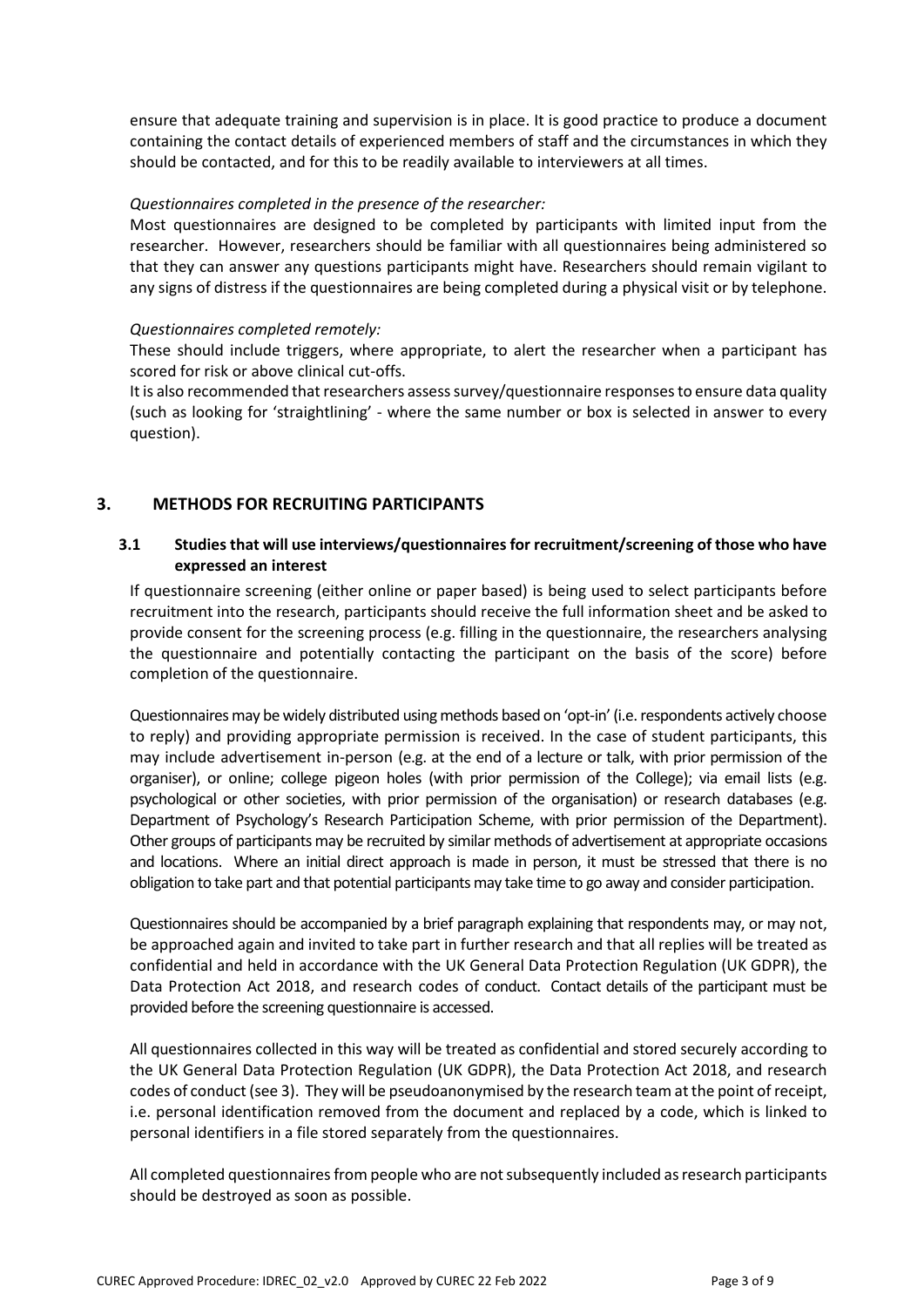Participants may be offered some minimal financial incentive to return completed questionnaires, such as entry into a prize draw.

#### **3.2 Studies that will not use interviews/questionnaires for recruitment screening**

Potential participants may be identified by poster or online adverts, social media, word-of-mouth and e-mail postings to departmental and college mailing lists, which will contain the contact details of the researcher who will send further information sheets to interested participants. Contact details of researchers will be detailed in individual adverts and Information Sheets.

### **3.3 Recontacting participants of previous studies**

Participants who previously gave consent for their details to be retained on a database for the purpose of being notified about future studies may be approached only by using the contact details they provided. Participants should be reminded of their first response by way of explanation for the second approach. The information sheet relevant to the new research should be provided at this point and other procedures followed in the usual way.

## **4. INFORMATION PROVIDED TO PARTICIPANTS**

The information provided should be appropriate to your specific research and presented in an accessible way. If there is not enough information, potential participants might not be able to make an informed decision. On the other hand, if the information sheet is too long or unclear (e.g. through using overly-technical language) they might not read it properly or it could deter them from taking part. Most word-processing packages provide readability statistics for a document, and one should aim for a 12-year-old (Year 7) reading level for adults.

Please refer to, and use, the **[Participant Information](https://researchsupport.admin.ox.ac.uk/governance/ethics/resources/consent#collapse281101) Sheet template** for research conducted inperson, or the **Template [Information](https://researchsupport.admin.ox.ac.uk/governance/ethics/resources/consent#collapse281101) sheet for online research.**

#### **5. CONSENT OF PARTICIPANTS**

Informed consent will be sought from all participants prior to the commencement of research activity, including screening. The procedure by which informed consent is sought will depend on the nature of the research. Generally, research involving face-to-face interviews or questionnaires should obtain written informed consent. Written consent will be obtained from all participants on the day of the first session, following a suitable (at least 24 hour) period during which they will have had an opportunity to read the Information Sheet and discuss their participation with others and with the researchers. An experienced researcher will answer all and any questions before consent is obtained. Consent will be taken by a member of the research team who has appropriate training, as confirmed by the Principal Investigator. Participants will be reminded that they are able to change their mind and withdraw from the study at any point without penalty.

Please refer to, and use the **Written [Consent Form](https://researchsupport.admin.ox.ac.uk/governance/ethics/resources/consent#collapse281101) template** for in-person research.

If online questionnaire screening is being used to select participants before recruitment, consent can be documented by asking the participant to click an online box. A suitable statement should be used, such as "I have read the information sheet for this research and agree to completing screening questions with a view to taking part. I understand that completion of the questions does not oblige me to take part in the research if I am eligible'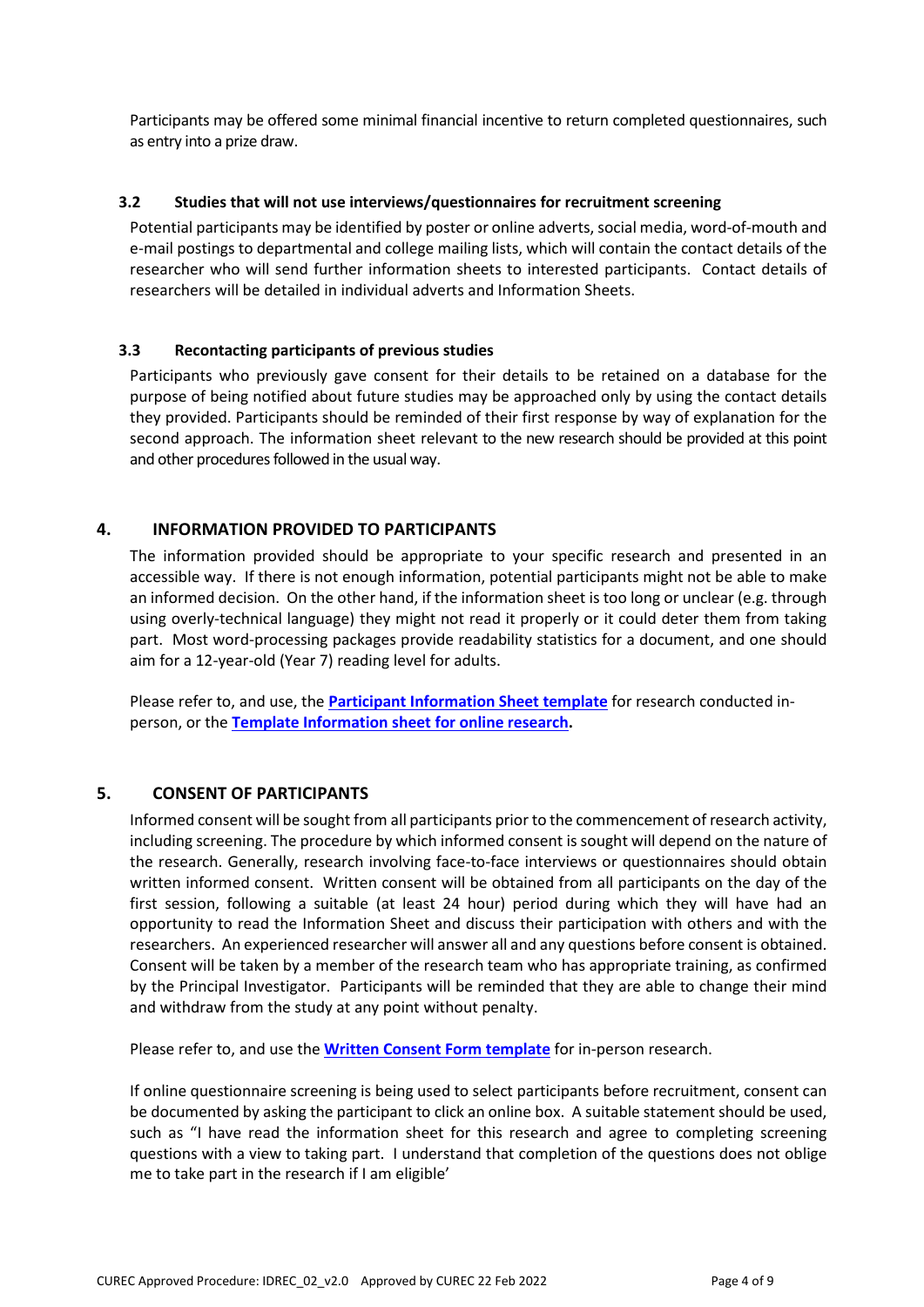A clause in the consentform to emphasise the limits of confidentiality can be inserted in studies where it is judged that there is a significant likelihood of participants expressing information indicating risk of serious harm (for example in studies of depressed or suicidal participants recruited from the community).

In cases where the researcher has any doubts over the capacity of the participant to comprehend the study details or to give informed consent (for example in cases where a participant appears to be very distressed or confused) the participant's involvement in the research should cease and the researcher should act to ensure the safety of the participant.

Please also see CUREC's guidance on the [informed](http://researchsupport.admin.ox.ac.uk/governance/ethics/resources/consent) consent process.

### **6. COMPENSATION**

Participants may be reimbursed for their time and travel expenses either through payment or vouchers. Researchers should be sensitive to the ethical issues surrounding offering of excessive inducements to participate in research. However it is equally unethical to fail to reimburse participants adequately for their effort and time simply because they are suffering or have suffered from psychiatric symptoms or are judged to be 'at risk'.

Consideration should be given to how and when participants are told about any recompense. Participant information sheets and recruitment materials should state that recompense will be made so that potential participants are not discouraged from participating by the associated costs. As a general rule, recruitment material should not state the value. However, if this is necessary (e.g. it is a requirement of a third-party recruiter), advertisements must not emphasise the value of the payment (for example, through the use of formatting). Further guidance is available within CUREC's [Best](https://researchsupport.admin.ox.ac.uk/governance/ethics/resources/bpg) Practice Guidance 05 on [Payments and](https://researchsupport.admin.ox.ac.uk/governance/ethics/resources/bpg) incentives in research.

## **7. POTENTIAL RISKS TO PARTICIPANTS/RESEARCHERS/OTHERS AND WHAT WILL BE DONE TO MINIMISE THEM**

#### **7.1 Risks to participants**

*General Approach*. Participants should be thoroughly informed about the nature of any tasks before consenting to take part (e.g. by clearly describing in the PIS what will be asked of them). Additionally participants' right to withdraw from the research at any time should be emphasised at the start of the research, and should be repeated if the participant shows undue distress. Participants should be asked to inform the researcher if they are feeling uncomfortable and interviewers should remain sensitive to signs of distress. Questions concerning childhood sexual and physical abuse (and other questions concerning particularly sensitive topics) should be preceded by a brief explanation and participants should be asked whether they would like to opt out of these questions. In rare situations in which a participant becomes very distressed the researcher should draw the session to a close and ensure the safety of the participant (see Best Practice [Guidance](https://researchsupport.admin.ox.ac.uk/governance/ethics/resources/bpghttps:/researchsupport.admin.ox.ac.uk/files/bpg08psychologicaldistresspdf) 08).

*Nature of interviews/questionnaires:* While questionnaires asking about particularly sensitive topics (such as childhood abuse, suicidal ideation) may be used in activity where a researcher is interacting with a participant (e.g. face-to-face meeting, telephone screening), such questionnaires may not be used online under this procedure.

*Participants who become distressed during the research*: Participants recruited on the basis of high levels of vulnerability may be somewhat more prone than people in unselected groups to becoming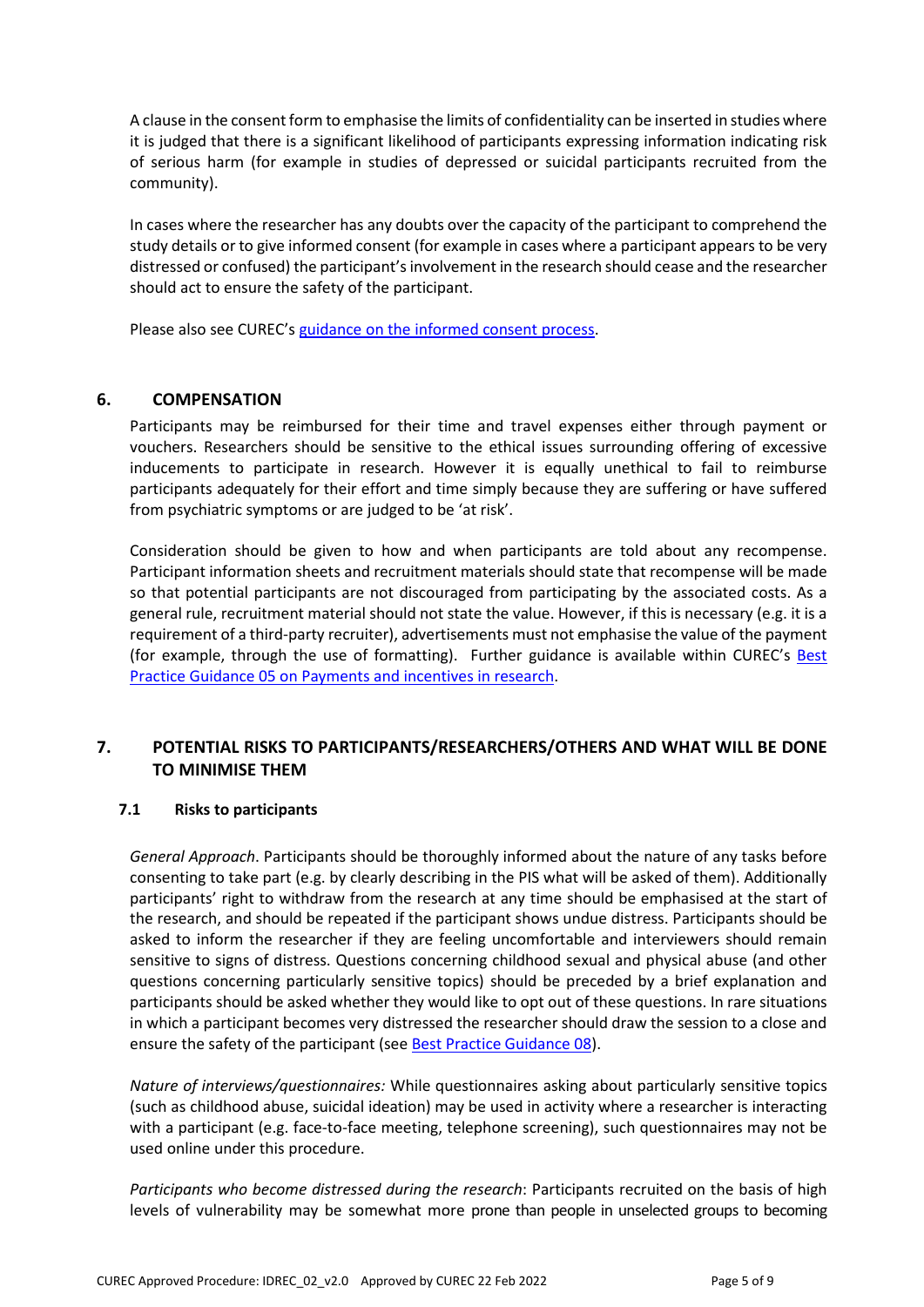distressed when processing negative material, undertaking slightly stressful tasks, or answering personal questions. In instances where the person conducting the interview is not clinically qualified, potential 'red flag' answers should be identified and discussed with the PI/delegated experienced researcher prior to interviews as part of the training procedure.

*Participantsscoringwithin a clinicalrange on a questionnaire orfollowing an interview*:While researchers should be careful not to suggest the presence or absence of diagnosable conditions, there is a duty of care to ensure that participants whose responses might indicate clinically significant levels of symptomatology are aware of the help that is available to them should they wish to use it. There would not normally be more than one or two such participants in a typical study. However, the recruitment of adults at risk renders it more likely that researchers will encounter this than in unselected populations.

Where spontaneous comments or questionnaire responses during the session reveal clinically significant levels of symptomatology in a participant, the researcher must consult with the PI/delegated experienced researcher. Individual judgement should be used in determining whether a medical referral would be appropriate, and researchers should take into account the specific clinical thresholds appropriate to the questionnaires used. Any such referral may only be discussed with a participant after informing and getting approval from the PI or delegated experienced researcher.

*Monitoring and responding to information collected:* Where studies are collecting information relevant to risk to participants (e.g. measures of suicidal ideation) the research group should have a clear policy for how the information will be reviewed and responded to during the study. Where questionnaires rather than interviews are used to determine current levels of suicidal ideation or distress it is advisable for researchers to briefly and discreetly review participants' responses to these items before the participant leaves the visit. Occasionally a participant may reveal significant suicidal ideation on such measures and it is much easier for the researcher to respond to such information when the participant is still present. It is for this reason that this procedure is not applicable to anonymous online studies in which such information is gathered. Online/remote questionnaires including this information may only be utilised where contact details for the participant are obtained in advance and the online set-up should include triggers, where appropriate, to alert the researcher when a participant has scored for risk or above clinical cut-offs. An experienced researcher should then contact the participant to provide advice/support.

Where studies involve questions about use of illegal drugs, information may be revealed that would render a participant open to criminal proceedings should it be made public. As in all studies data should be stored in such a way that confidentiality is ensured following the IDREC guidelines [\(Best](https://researchsupport.admin.ox.ac.uk/governance/ethics/resources/bpg) Practice [Guidance](https://researchsupport.admin.ox.ac.uk/governance/ethics/resources/bpg) 09). Criminal activity should not be revealed unless under court order. Participants' right to decline to answer any questions they do not want to should also be emphasised prior to questions about illegal drug use.

#### **7.2 Risks to Researchers**

Researchers should discuss risks with their supervisor/PI and, if appropriate, put a risk assessment in place for the study. Interviewing participants who are suffering from psychiatric disorders or who have experienced sexual or physical abuse during childhood can be stressful for interviewers as well as for participants, particularly when the interviewers are less experienced or when the interviews make up the majority of an individual's work load. All researchers working with selected populations should have the opportunity for regular debriefing with their supervisor, either on demand or routinely as appropriate to the situation and setting. If the supervisor is unavailable at any time during a testing period then suitable alternative arrangements for accessing support if needed should be made. Where interviewers have the opportunity for debriefing after difficult interviews they are more likely to be able to respond appropriately and sensitively when their participants experience distress.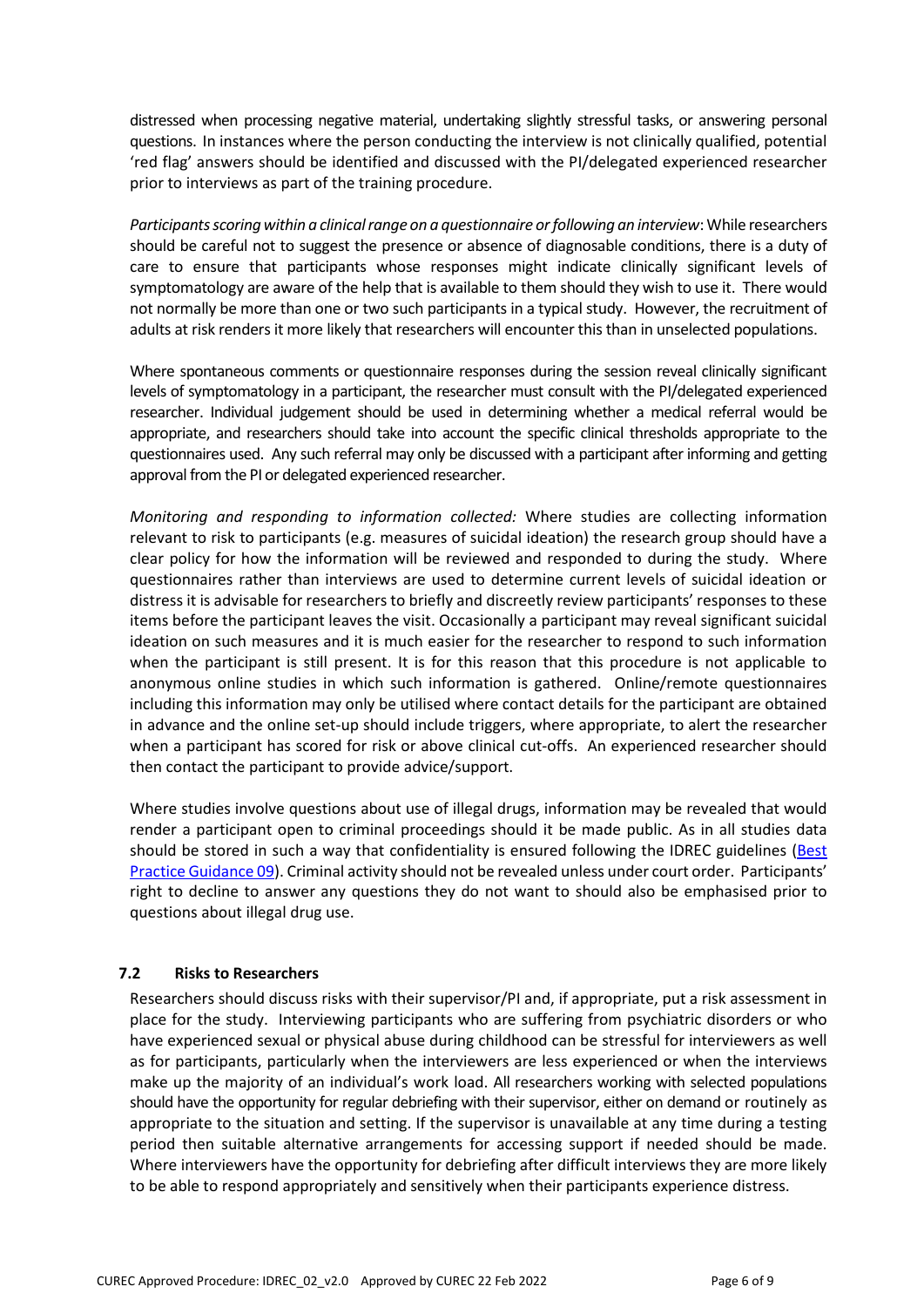Occasionally participants may become aggressive during interviews. It is best practice for interviews to be conducted only when another member of the research team is in the building and is available to be contacted (in person or by telephone) for advice. If the particular research poses a real risk of this, then there should always be two researchers present in the interview room.

## **8. MONITORING AND REPORTING OF ADVERSE OR UNFORESEEN EVENTS**

If a participant becomes excessively distressed during an interview, the interview should be terminated and the Principal Investigator informed. A record of the incident and the actions of the interviewer to ensure the participant's safety should be recorded and a summary sent to the Ethics Committee who approved the research.

### **9. COMMUNICATION OF RESULTS**

In line with the General Data Protection Regulation (GDPR), and the Data Protection Act 2018, participants have a right to see data collected on them. Researchers should show participants their scores on questionnaires and task performance data, if asked, although this is rare. Researchers should be careful to avoid giving any interpretation of the individual level data collected. If necessary they can explain that the session is not intended to be a clinical or personal assessment and that those conducting it are not appropriately qualified to provide meaningful individual assessments. Instead,the researcher may explain that all data is treated anonymously, pooled and that analyses are carried out only on aggregate scores.

All other aspects of data handling, storage and communication should follow the standards set out in [Best](http://researchsupport.admin.ox.ac.uk/governance/ethics/resources/bpg) Practice [Guidance](http://researchsupport.admin.ox.ac.uk/governance/ethics/resources/bpg) 09.

## **10. DUTY OF CARE ISSUES / CONFIDENTIALITY**

*Duty of care*: As discussed above, occasionally in studies where participants are recruited by virtue of their experience of psychiatric symptoms or are asked about such symptoms as part of a clinical interview, they may present to the interview in distress or become distressed during the session. In these cases researchers have a responsibility to ensure the safety of the participant, terminating the session and enquiring whether the participant has appropriate support. Typically participants in distress should be encouraged to contact their GP.

*Confidentiality*: In studies where it is judged that there is a significant likelihood of participants expressing information indicating risk of serious harm (for example in studies of depressed or suicidal participants recruited from the community) a clause can be inserted in the consent form to emphasise the limits of confidentiality to enable researchers to contact the emergency services in the very rare circumstance in which a participant is judged to be at immediate and serious risk of harm but refuses to seek advice or help.

These issues are outlined in more detail in the IDREC guidelines covering appropriate responses to participants in distress [\(Best Practice Guidance 08\)](http://researchsupport.admin.ox.ac.uk/governance/ethics/resources/bpg).

#### **11. DATA MANAGEMENT AND PROTECTION**

The research must be conducted in accordance with the [University's Policy](hhttps://researchdata.ox.ac.uk/university-of-oxford-policy-on-the-management-of-data-supporting-research-outputs/) on the Management of [Data Supporting Research Outputs;](hhttps://researchdata.ox.ac.uk/university-of-oxford-policy-on-the-management-of-data-supporting-research-outputs/) CUREC'[s Best Practice Guidance 09 on Data collection,](https://researchsupport.admin.ox.ac.uk/governance/ethics/resources/bpg)  [protection and management;](https://researchsupport.admin.ox.ac.uk/governance/ethics/resources/bpg) and Research Data Oxford's [guidance on data backup, storage and](https://researchdata.ox.ac.uk/home/managing-your-data-at-oxford/storage-and-backup)  [security.](https://researchdata.ox.ac.uk/home/managing-your-data-at-oxford/storage-and-backup)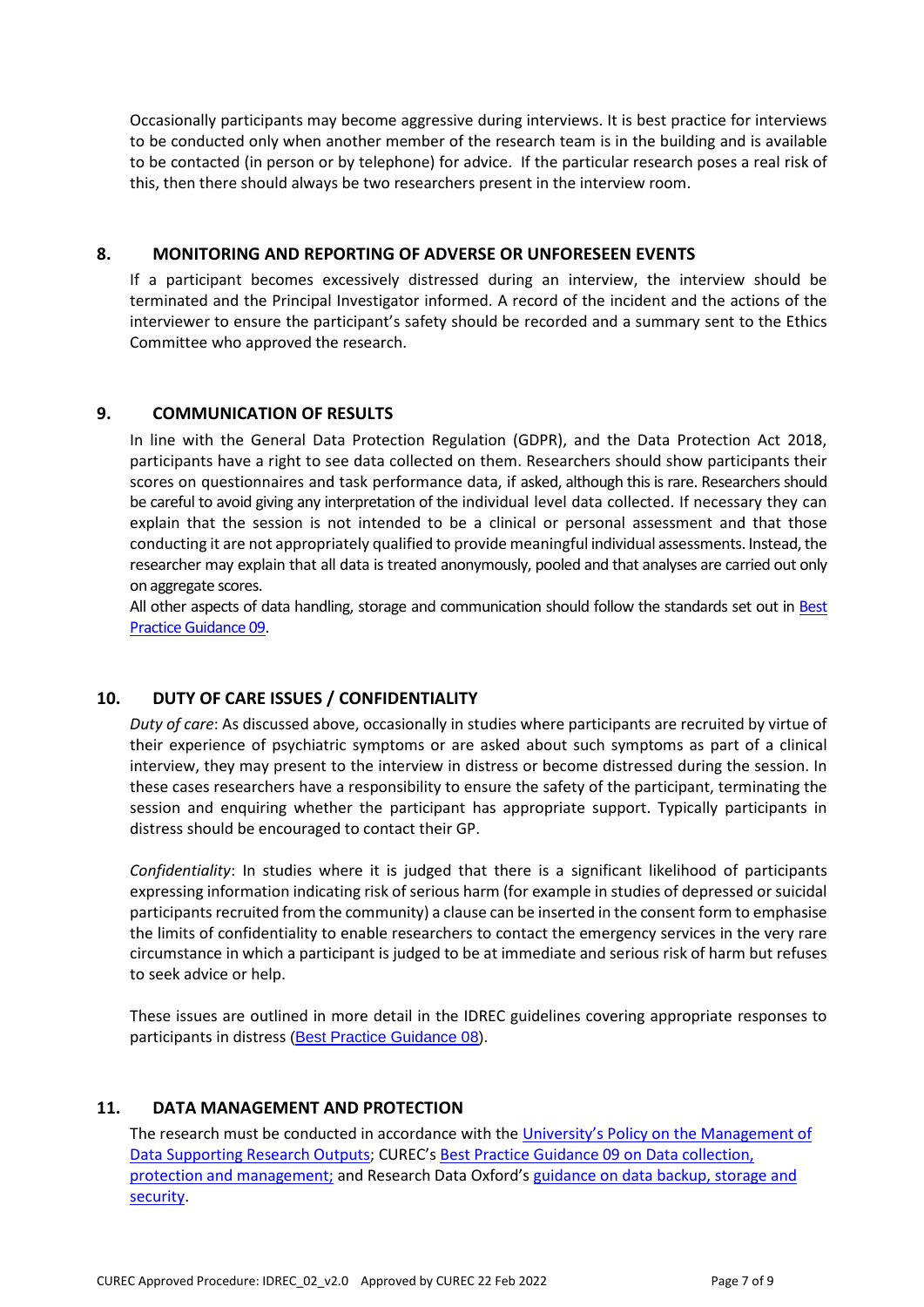Participants' informed consent must be obtained for participation in the study, which includes the collection, storage and retention of all data related to the study. Directly identifiable personal information held by the research team (such as contact details, consent forms and screening forms, which include name or other identifiers) must be held securely - either in paper format in lockable filing cabinets with access only by the University researchers, or in a password-protected database, on an encrypted machine or on a protected server. These should be servers provided by the University where the risks and access have been professionally managed. Other servers will require security assessment by University Information Security. Other research data must be labelled with a code number rather than a name or initials, and accessed via a password- and firewall-protected server. It is important to keep completely confidential any illegal activity or information that may endanger the participants' personal safety or privacy.

The keys linking personal details to the codes used to label other research data may be kept in paper format in lockable filing cabinets with access only by the researchers, or in a password protected spreadsheet on University approved servers. The keys should be kept separately from other study data. Such keys should be destroyed as soon as no longer needed, as should other personal data (with due regard to University and other guidelines on data retention, e.g. of consent forms).

In cases where participants are audio/video-recorded it will be made clear to participants that a) they have the right to decline recording, b) that recordings will be labelled only by a number code (but will remain identifiable due to their nature) and that c) audio recordings will only be available to the research team. Participants should ideally not be identifiable in any publications arising from information collected. Any video or audio material on which participants are potentially identifiable (images and/or voice recordings) must be kept securely (ideally encrypted) in a locked cabinet or on a password-protected desktop computer. The material may not be stored on laptops or websites, or shared with anyone outside the research team. Once an anonymous transcription has been produced, the original should be destroyed, unless retention can be justified.

If researchers do intend to divulge results and/or personal information to anyone outside the research team, this must be made clear at the outset in the information sheet.

Contact details may be retained after the end of the research where the participant agrees to be contacted for future studies. These should be held separately from the study data, and a copy of the consent form retained as evidence of agreement to be contacted. For participants who do not wish to be contacted in the future, contact details will be destroyed as soon as possible after completion of their research participation. Personal and research data may be viewed by regulatory bodies and designated individuals within the University of Oxford for the purposes of monitoring and auditing the research with the written consent of the participant.

Anonymised data may be shared with other research institutions, including researchers outside of the UK and the EU, for use in other and future research studies. For detail on anonymisation, please refer to the Information Commissioner's Office (ICO) Code of Practice –['Anonymisation:](https://ico.org.uk/media/1061/anonymisation-code.pdf) managing [data protection](https://ico.org.uk/media/1061/anonymisation-code.pdf) risk', especially Appendix 2 and Annex 1.

Where data has been anonymised (all identifying information removed, including any linkage document), there is no limit as to how long this may be retained by the researchers. However, the period of retention should be stated on participant information.

#### *Sharing of Data*

Research teams will be encouraged to make their data available for reuse and validation. In all cases, the data will be shared as openly as possible and as closed as necessary in order to protect the privacy of participants. Online repositories will be assessed by research teams for their appropriateness with regard to: